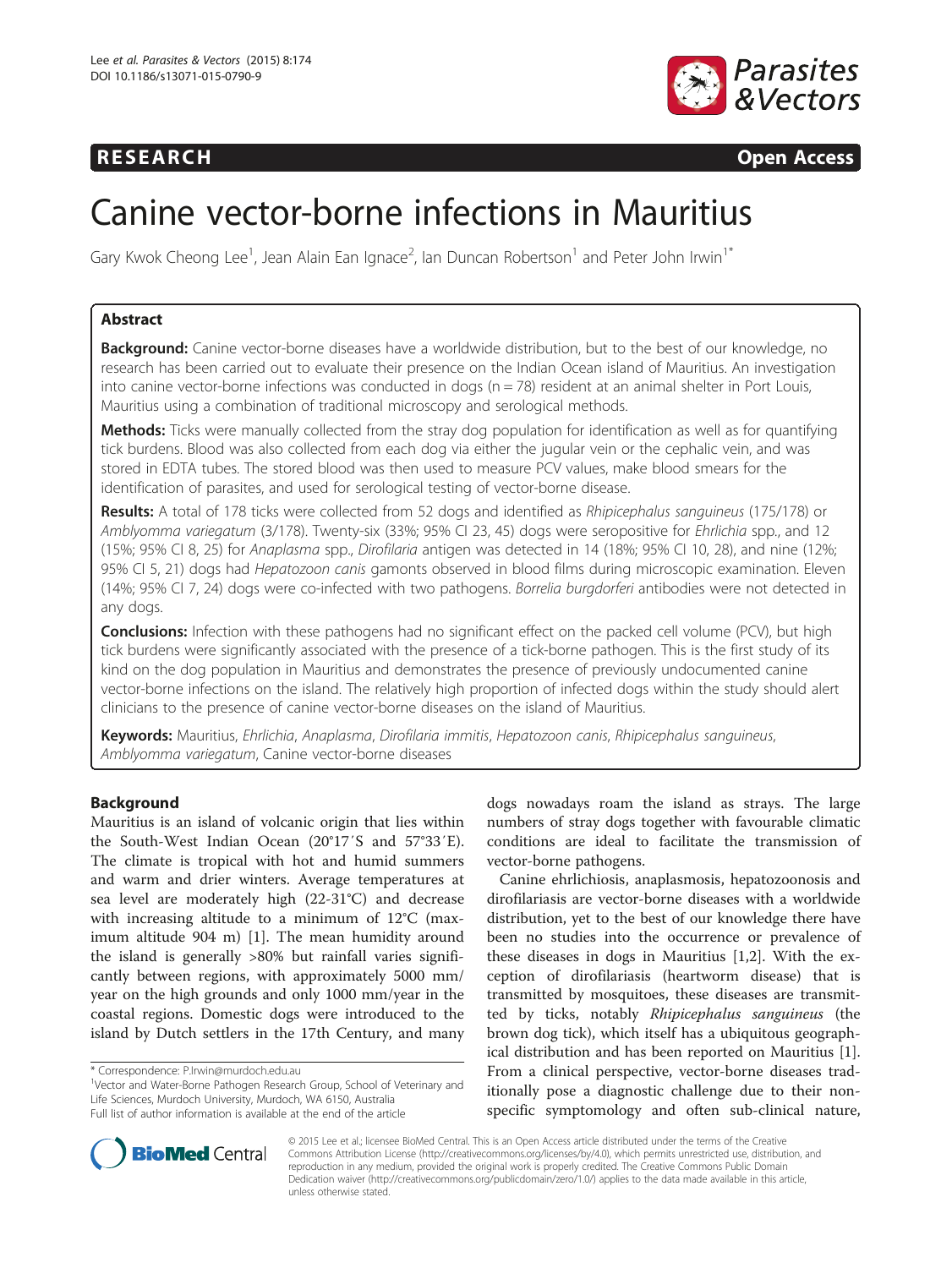thus a high degree of diagnostic suspicion is required by veterinarians in order to make a diagnosis [[3\]](#page-5-0).

The objective of this investigation was to conduct a cross-sectional study using a combination of serological and traditional microscopic techniques to determine the presence of haemotropic vector-borne infections in a population of impounded dogs in Mauritius and, in addition, to identify the ticks infecting these dogs.

## **Methods**

#### Study population and sample collection

Sampling was conducted at an animal shelter operated by the Mauritius Society for Animal Welfare (MSAW) in Port Louis, the capital city of Mauritius, in January 2014, with approval of the Murdoch University Animal Ethics Committee (Permit No. R2622/13). This shelter serves as the island's main pound and receives stray dogs from all over the country. There are approximately 10–15 dogs impounded each day, including dogs of all ages (including puppies) and breeds. Dogs that are suffering from overt diseases are euthanized upon arrival. The other dogs are impounded for three days. The dogs that have not been reclaimed after three days are either euthanized or kept for rehoming at the MSAW headquarters in Rose Hill should they be in apparently good health.

Each dog was restrained and examined for ticks, which were collected by gentle manual removal and immediately placed in tubes containing 70% ethanol for later identification. Each dog was also given a tick burden score (low, medium or high) depending on the total number of visible ticks on the dog at the time of collection. Anatomical regions assessed were the head, ears, neck, thorax, abdomen, fore and hind limbs, interdigital areas, axilla, tail and inguinal area. A low score represented the presence of <10 ticks in all locations, a medium burden indicated 10 to 20 ticks, and for a high score >20 ticks were observed and recorded. Ticks were later examined under a dissecting stereo microscope (SZ61, Olympus, Japan) and identified to species level using standard keys [[4,5](#page-5-0)].

A blood sample was collected from either the jugular or the cephalic vein, using standard technique. The blood was immediately transferred into 2.5 ml tubes containing ethylene diamine tetra acetic acid (EDTA); the tube was gently inverted to thoroughly mix the anticoagulant, and two blood smears were made on glass microscope slides within two hours of collection. Blood films were fixed in methanol immediately and later stained using a commercial available Romanowski staining system (Diff Quik, Harleco, USA).

## Serological testing, laboratory measurements and microscopic examination

Anticoagulated blood was used on the same day to detect antibodies to Ehrlichia canis, Ehrlichia ewingii, Anaplasma phagocytophilum, A. platys, and Borrelia burgdorferi, and antigen of Dirofilaria immitis using a cage-side immunochromatographic test (Snap 4Dx Plus, IDEXX laboratories, Westbrook, ME, USA), according to the manufacturer's instructions. The packed cell volume (PCV) was measured using the EDTA-stored blood using a portable centrifuge (ZIPocrit, Shanghai LW Scientific Co. Ltd., Shanghai, China). The blood smears were evalu-ated using the technique described by Allison et al. [[6](#page-5-0)]; forty medium power (X400) fields were evaluated for each smear.

### Statistical analysis

The data from PCV values and the presence of pathogens (Ehrlichia, Anaplasma, Dirofilaria, and Hepatozoon spp.) were coded and analysed with analysis of variance (ANOVA), after testing for homogeneity of variances with the Levene Statistic. A Pearson's Chi-square test was used to assess the relationship between tick burden, presence of pathogens and gender. Co-infections with different pathogens were treated as an individual entity. All results were considered to be significant at  $p \le 0.05$ .

## Results

#### Dogs

A total of 78 dogs were examined and sampled for inclusion in this study. These comprised 39 male and 39 females, of a variety of breeds and cross-breeds (data not shown).

#### **Ticks**

One hundred and seventy eight ticks (males n=73; females n=95; nymphs n=10) were collected from a total of 52 dogs. The majority (175/178) of ticks (98%; 95% CI 95, 100) were identified as Rhipicephalus sanguineus, and three (2%; 95% CI 0, 5) were Amblyomma variegatum (Figure [1](#page-2-0)). These A. variegatum ticks (1 male, 1 female, 1 nymph) were found on one dog only, together with a single male Rhipicephalus sanguineus.

#### Serology and microscopy test results

Antibodies to *Ehrlichia* spp. and Anaplasma spp. were detected in 26/78 (33%; 95% CI 23, 45), and 12/78 (15%; 95% CI 8, 25) dogs, respectively, and antigenaemia indicative of Dirofilaria immitis infection was detected in 14/78 dogs (18%; 95% CI 10, 28). None of the dogs tested positive for Borrelia burgdorferi, yet four (5%; 95% CI 1, 13) had co-infections with *Ehrlichia* and *Anaplasma* (Table [1](#page-2-0)). Unfortunately comprehensive blood smear assessment was not possible due to significant artefact which precluded evaluation of the red blood cells and platelets in all the smears made. This was thought retrospectively to be associated with an error in the fixation process. However, intracytoplasmic gamonts, consistent with Hepatozoon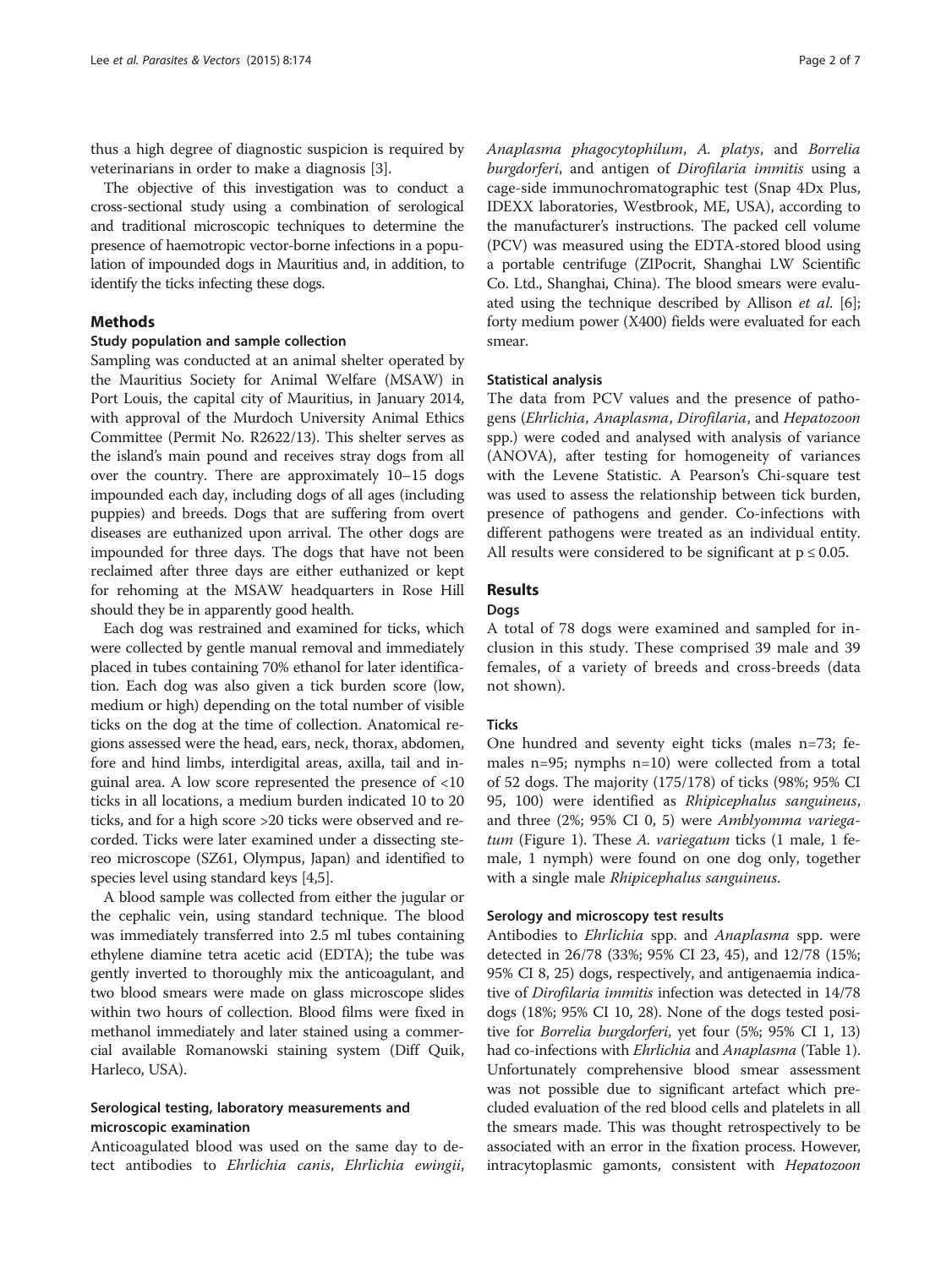<span id="page-2-0"></span>

canis, were observed in neutrophils in the blood films of nine (12%; 95% CI 5, 21) of the dogs, including two dogs that were negative to all other pathogens (Figure [2\)](#page-3-0). Of the  $14$  dogs that were positive to *D. immitis* antigen on serology, seven (50%; 95% CI 23, 77) had visible microfilariae on examination of the blood films. One dog had microfilariae visible on cytological examination of the blood smears, but was negative for D. immitis antigen.

## Statistical data

Result from the ANOVA showed no significant difference in PCV between infection groups, and no significant difference in PCV in Ehrlichia spp. positive and negative groups (p=0.29), Anaplasma spp. positive and negative groups (p=0.43), and *D. immitis* positive and negative groups (p=0.40). However, animals which were positive for H. canis had significantly lower PCV values than those animals that did not harbour the pathogen (p=0.03) (Table [2\)](#page-3-0). Tick burdens had no significant effect on PCV values ( $p=0.16$ ).

Heavier tick burdens were significantly associated with higher numbers of pathogens diagnosed (co-infections were significantly associated with greater tick burdens)

Table 1 Presence of infections in male and female dogs

 $(p < 0.05)$ . Greater tick burdens were also significantly associated with the presence of  $E$ . canis and  $H$ . canis (Table [3](#page-4-0)). Interestingly lower tick burdens were significantly associated with the presence of D. immitis. Tick burdens were not associated with positive serology for Anaplasma spp. and gender did not show any significant relationship with any of the other variables.

## **Discussion**

The dogs that were tested during this study were freeroaming strays collected throughout the island of Mauritius and kept at the MSAW pound in Port-Louis. Since it took several days to collect all the samples, new batches of dogs were continuously arriving to be assessed. In this regard therefore, the results likely provide a representative snapshot of several canine vectorborne diseases amongst the stray population throughout this southern Indian Ocean island. However, it should be noted that this stray population was unlikely to be receiving ectoparasiticide prophylaxis and may therefore not be representative of the entire canine population on the island.

Not unexpectedly, given the environmental conditions and the hosts sampled, the majority of the ticks (98%) were R. sanguineus, the brown dog tick. Rhipicephalus sanguineus is the most widespread tick in the world and has been previously documented as being the most common tick found on dogs in Mauritius [[1,7,8\]](#page-5-0). Rhipicephalus sanguineus is the main vector for  $E$ . canis, the cause of canine monocytic ehrlichiosis (CME), and is also responsible for the transmission of other pathogens to dogs including Babesia canis vogeli, Hepatozoon canis, and possibly Anaplasma platys [\[9](#page-5-0)]. In addition, in other parts of the world, R. sanguineus has been implicated as a vector for pathogens of human medical importance, notably Mediterranean fever (Rickettsia conorii) and other rickettsial infections (Rickettsia massiliae and Rickettsia rickettsia) [\[7](#page-5-0),[10](#page-5-0)]. The brown dog tick also serves as an intermediate host for the dog filarial parasites Cercopithifilaria bainae and Cercopithifilaria grassii, which were not tested for in this study [[10,11\]](#page-5-0).

Interestingly, three A. variegatum ticks were collected from a single dog. This tick is most commonly associated with cattle in Africa but has been known to feed on other animal species including dogs and people [\[1,12,13](#page-5-0)].

|          | <b>Ehrlichia</b><br>spp. only | Anaplasma Dirofilaria<br>spp. only<br>(serology) (serology) | <i>immitis</i> only<br>(serology) | Borrelia<br>burgdorferi canis only<br>(serology) (cytology) |  | Hepatozoon Ehrlichia spp. +<br>(serology) | Ehrlichia spp. +<br>Anaplasma spp. Hepatozoon canis<br>(serology + cytology) | Hepatozoon canis +<br>Dirofilaria immitis<br>(serology + cytology) | <b>Total</b> |
|----------|-------------------------------|-------------------------------------------------------------|-----------------------------------|-------------------------------------------------------------|--|-------------------------------------------|------------------------------------------------------------------------------|--------------------------------------------------------------------|--------------|
| Male     |                               |                                                             |                                   |                                                             |  |                                           |                                                                              |                                                                    |              |
| Female 9 |                               |                                                             |                                   |                                                             |  |                                           |                                                                              |                                                                    |              |
| Total    |                               |                                                             |                                   |                                                             |  |                                           |                                                                              |                                                                    | 50           |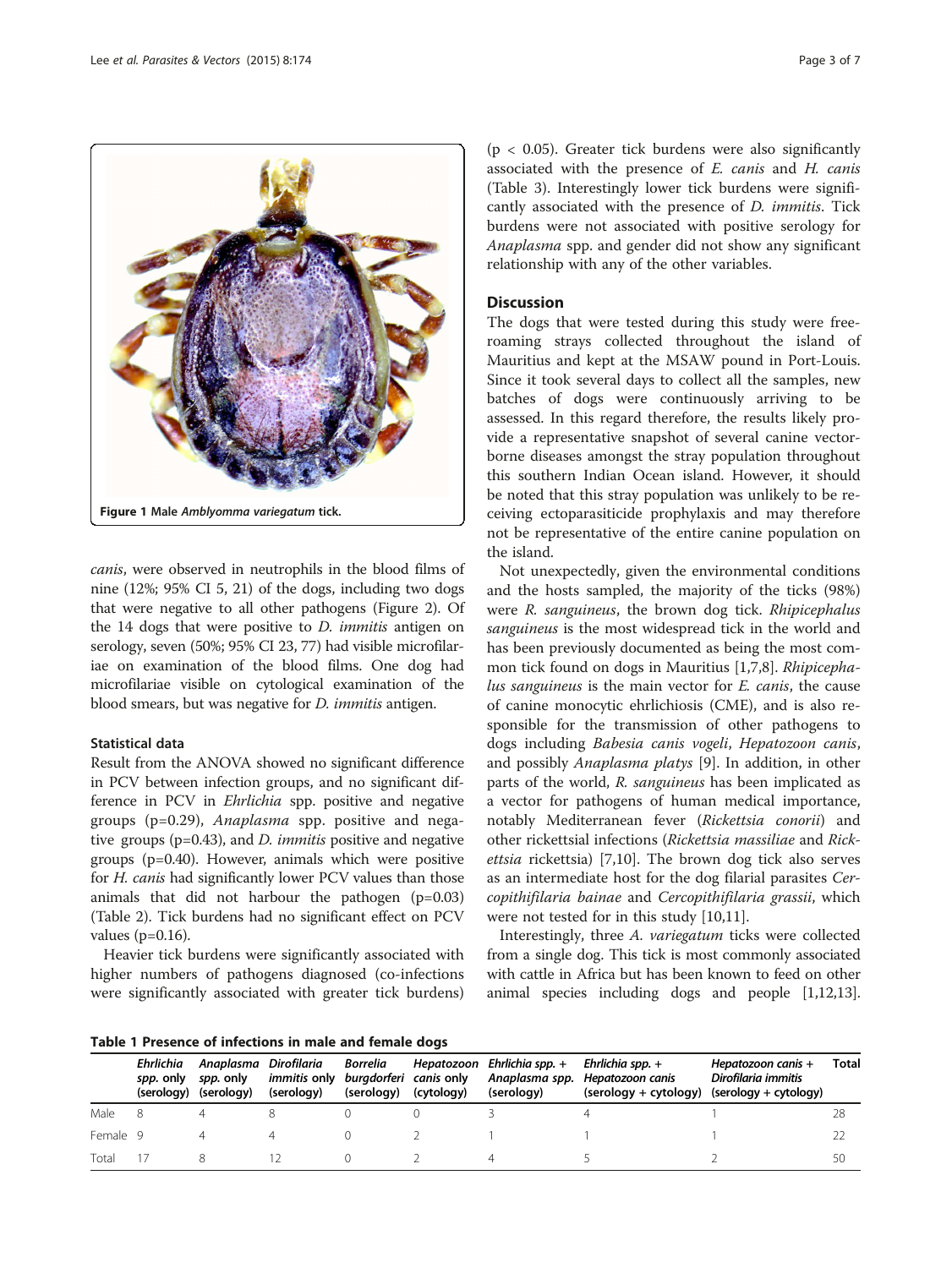<span id="page-3-0"></span>

Amblyomma variegatum is widely distributed throughout Africa and has been reported previously in Mauritius, predominantly on cattle and deer [\[1,14,15](#page-5-0)]. Our results suggest that this tick is not commonly found in the Mauritian dog population; it is possible the dog was previously in contact with cattle or deer prior to being captured and taken to the shelter, but this was not possible to verify. Amblyomma variegatum is the principal vector responsible for the spread of cowdriosis (Ehrlichia ruminantium) in tropical Africa and is also a vector for Rickettsia africae and Babesia divergens, both of which are potential human pathogens [[1,13](#page-5-0)]. The relevance of A. variegatum in relation to canine vector-borne disease is unclear: that particular dog was also parasitised by R. sanguineus and was positive for canine ehrlichiosis.

With the widespread presence of R. sanguineus ticks throughout the dog population, it was not surprising to

Table 2 Relationship between the presence of pathogens and PCV values

|                 |          | n  | Mean PCV $\pm$ SE | P value |
|-----------------|----------|----|-------------------|---------|
| F. canis        | Negative | 52 | $44.50 + 1.782$   | 0.29    |
|                 | Positive | 26 | $40.92 + 3.075$   |         |
| A. platys       | Negative | 66 | $42.77 + 1.770$   | 0.43    |
|                 | Positive | 12 | $46.25 + 3.050$   |         |
| H. canis        | Negative | 69 | $44.54 + 1.638$   | $0.03*$ |
|                 | Positive | 9  | $33.89 + 4.244$   |         |
| D. immitis      | Negative | 64 | $42.69 + 1.734$   | 0.40    |
|                 | Positive | 14 | $46.14 \pm 1.569$ |         |
| No of pathogens | $\Omega$ | 28 | $43.79 \pm 2.563$ | 0.39    |
|                 | 1        | 39 | $44.46 + 2.207$   |         |
|                 | 2        | 11 | $38.00 + 4.507$   |         |

Abbreviations: n Total number of dogs, PCV Packed Cell Volume, SE Standard Error. \*- result was statistically significant.

find approximately one third of the dogs tested had antibodies to Ehrlichia spp. Ehrlichia canis has not previously been documented in Mauritius, although there is clinical suspicion amongst veterinarians and anecdotal evidence of its presence in the island (Ignace, unpublished observations) [\[2\]](#page-5-0). Canine monocytic ehrlichiosis results in a multi-systemic disease in dogs with clinical signs that range from mild to life-threatening (e.g. terminal myelosuppressive CME) [[16\]](#page-5-0). The relatively high prevalence of ehrlichial infection in the study population should alert veterinarians to the likely importance of the disease with regards to canine health in Mauritius. The diagnostic test used in this study (Snap 4Dx Plus, IDEXX laboratories, Westbrook, ME, USA) does not differentiate between E. canis and Ehrlichia ewingii, and unfortunately we were unable to investigate this further by molecular testing. Ehrlichia ewingii is believed to be transmitted by Amblyomma americanum in the southern USA and the lone star tick has never been documented in Mauritius [\[17\]](#page-5-0). However, there are reports of E. ewingii in Cameroon and Brazil, which are other regions not known to be enzootic for A. americanum [[18,19\]](#page-5-0), potentially suggesting a different vector for this pathogen and we are therefore unable to confidently exclude its presence in Mauritius.

Approximately 15% of the dogs were seropositive for antibodies to Anaplasma, which could either represent Anaplasma phagocytophilum or Anaplasma platys infections (Snap 4Dx Plus, IDEXX laboratories, Westbrook, ME, USA). Anaplasma phagocytophilum is the cause of granulocytic anaplasmosis, infecting neutrophils of the canine host, and manifests clinically as non-specific signs of disease such as lameness, lethargy, pyrexia [\[20\]](#page-5-0). This member of the Anaplasmataceae is transmitted by Ixodes spp. ticks, which have not been previously identified on dogs in Mauritius, and their northern hemisphere distribution makes this form of anaplasmosis unlikely to occur in the island. A more plausible explanation for these results is infection by A. platys [\[21](#page-5-0)]. Anaplasma platys causes canine infectious cyclic thrombocytopenia (CICT) and may further complicate the pathogenesis of E. canis; both pathogens are generally found in similar geographical locations, both are transmitted by the same tick species, and it is common to find dogs concurrently infected with both pathogens (5% of the dogs in our study were infected with both A. platys and E. canis) [\[21\]](#page-5-0).

Borrelia burgdorferi, the causative agent of Lyme disease, is transmitted by *Ixodes* spp. ticks. Clinical signs in dogs include lameness from inflammation of joints, lethargy and loss of appetite [\[22](#page-6-0)]. To the best of our knowledge autochthonous cases of Lyme disease have never been documented in Mauritius and with the presumed absence of the documented *Ixodes* spp. vectors, it is not believed to be present in the island. None of the dogs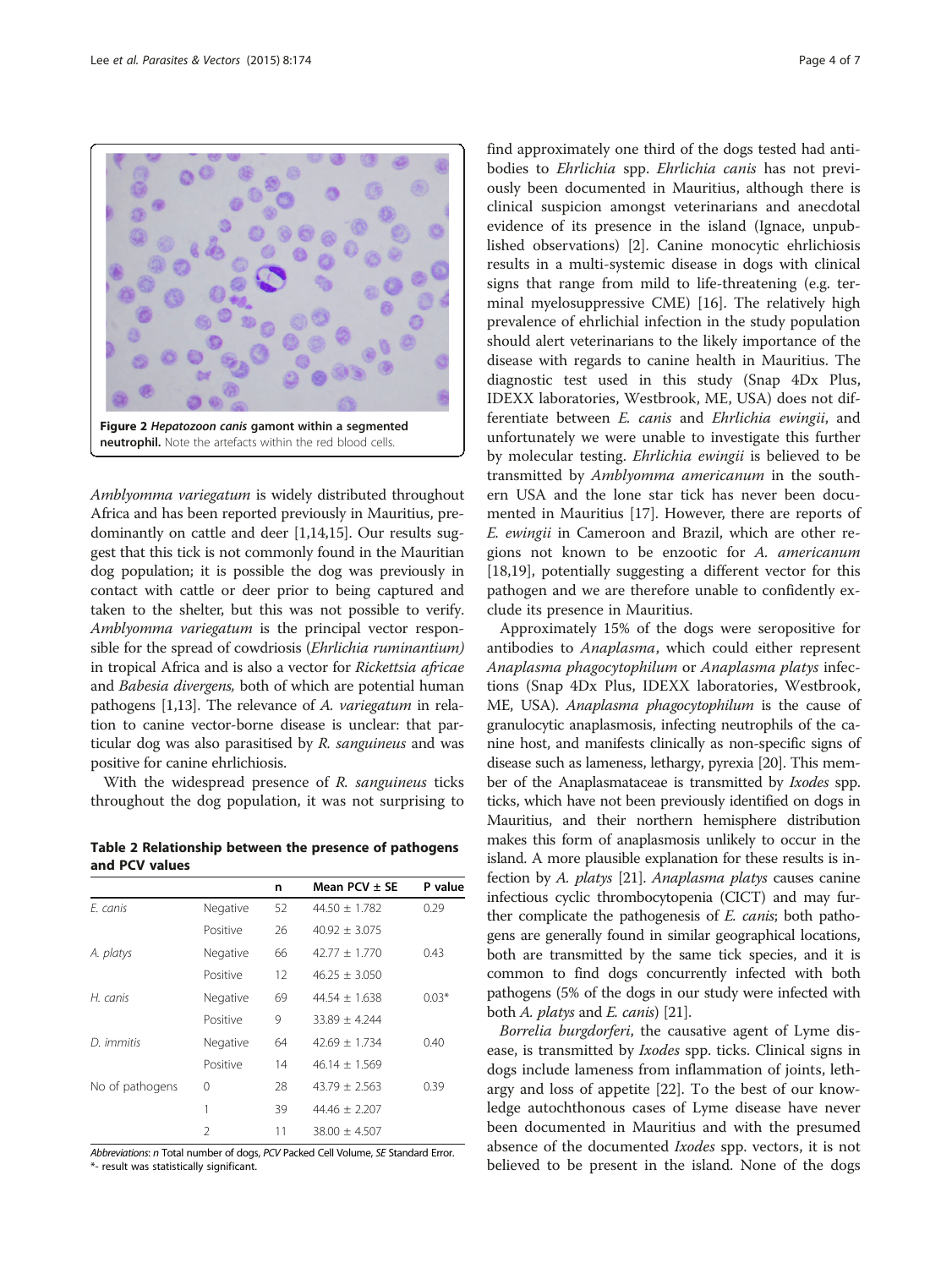|                 |                     | <b>Tick burden</b> | Pearson's Chi-square |                |                |                      |
|-----------------|---------------------|--------------------|----------------------|----------------|----------------|----------------------|
|                 |                     | None               | Low                  | Medium         | High           | Asymp. Sig (2-sided) |
| E. canis        | Negative            | 22                 | 18                   | 10             | 2              | $0.00*$              |
|                 | Positive            | $\overline{4}$     | 5                    | 7              | 10             |                      |
| A. platys       | Negative            | 22                 | 18                   | 16             | 10             | 0.59                 |
|                 | Positive            | 4                  | 5                    |                | 2              |                      |
| H. canis        | Negative            | 24                 | 23                   | 14             | 8              | $0.02*$              |
|                 | Positive            | $\overline{2}$     | $\mathbf{0}$         | 3              | $\overline{4}$ |                      |
| D. immitis      | Negative            | 17                 | 20                   | 15             | 12             | $0.04*$              |
|                 | Positive            | 9                  | 3                    | $\overline{2}$ | $\Omega$       |                      |
| No of pathogens | $\mathsf{O}\xspace$ | 8                  | 12                   | 7              |                | $0.02*$              |
|                 |                     | 17                 | 9                    | 7              | 6              |                      |
|                 | 2                   |                    | $\overline{2}$       | 3              | 5              |                      |

<span id="page-4-0"></span>Table 3 Relationship between tick burden and presence of pathogens

Abbreviations: Asymp. Sig Asymptotic significance.

\*- result was statistically significant.

tested in this study returned a positive antibody test to the C6 antigen, a specific and highly conserved antigen expressed by members of the Borrelia burgdorferi genogroup sensu lato.

Hepatozoonosis in dogs is caused by two species; H. americanum and H. canis. To date, H. americanum has only been found in the United States and is transmitted by Amblyomma maculatum in that country. H. canis causes a much milder disease (anaemia, lethargy and often subclinical) and is transmitted by R. sanguineus throughout the world [[23,24](#page-6-0)]. Despite causing mild disease, H. canis was found to be associated with lower PCV values in our dog population (p=0.03). This may be explained by the fact that only two dogs had single infections with H. canis, and that lower PCV values may actually be due to co-infections with other pathogens.

Hepatozoonosis is more difficult to diagnose as serological testing is not readily available for the causative pathogen, and either blood smears or PCR are required instead for diagnosis. The white cells were able to be visualised clearly by microscopy and H. canis gamonts were seen within the neutrophils of nine dogs. This is the first record of canine *Hepatozoon* infection in Mauritius.

Dirofilaria immitis is the cause of heartworm disease and is transmitted by mosquitoes. It has a worldwide distribution. Clinical signs include coughing, lethargy and exercise intolerance but some dogs have subclinical disease. The test used in this study detects D. immitis antigen from mature female worms only, therefore, a positive result indicates infection with at least one mature female heartworm (>6 months old) [\[21\]](#page-5-0). Interestingly 7 out of the 14 antigen positive dogs (50%; 95% CI 23, 77) were amicrofilaraemic on examination of blood smears, indicating the presence of occult infections in these dogs [[25\]](#page-6-0). High percentages of occult infections are not uncommon in endemic areas and have previously been reported in central Portugal [[26,27\]](#page-6-0); such infections have obvious diagnostic implications as clinicians must be careful when ruling out heartworm disease on the basis of microscopic work alone. Regardless, visualising microfilariae in blood smears is an insensitive way of quantifying the disease burden and should not be used as a singular method of diagnosis.

Curiously, one of the dogs was negative for the D. immitis antigen, but had visible microfilariae on microscopic examination. This may be explained by a false negative serological result (sensitivity of 99.0%- SNAP 4Dx Plus, IDEXX laboratories, Westbrook, ME, USA), or the dog was infected with a different filarial organism. Other filarial organisms that could present with microfilariae include, and are not limited to, Dirofilaria repens, Acanthocheilonema reconditum, Acanthocheilonema dracunculoides, Brugia malayi, Brugia pahangi [\[28\]](#page-6-0). Results from Chisquare testing also revealed a statistically significant relationship between lower tick burdens and infection with D. immitis infection. This could be coincidental or may reflect the fact that the dogs came from various parts of the island where mosquitoes with heartworm may be more prevalent in areas where ticks are less numerous.

A previous study carried out by Gaunt et al. showed that dogs co-infected with both  $E$ . canis and  $A$ . platys had more severe anaemia and thrombocytopenia, and a more persistent A. platys infection with a stronger immune response [[29](#page-6-0)]. In our study, the number of pathogens the dogs were infected with did not have any statistically significant effect on PCV values, indicating that co-infected dogs did not show greater levels of anaemia. However, it must be acknowledged that PCV is not necessarily a reliable indicator of the degree of pathology for the vector-borne diseases we tested for, and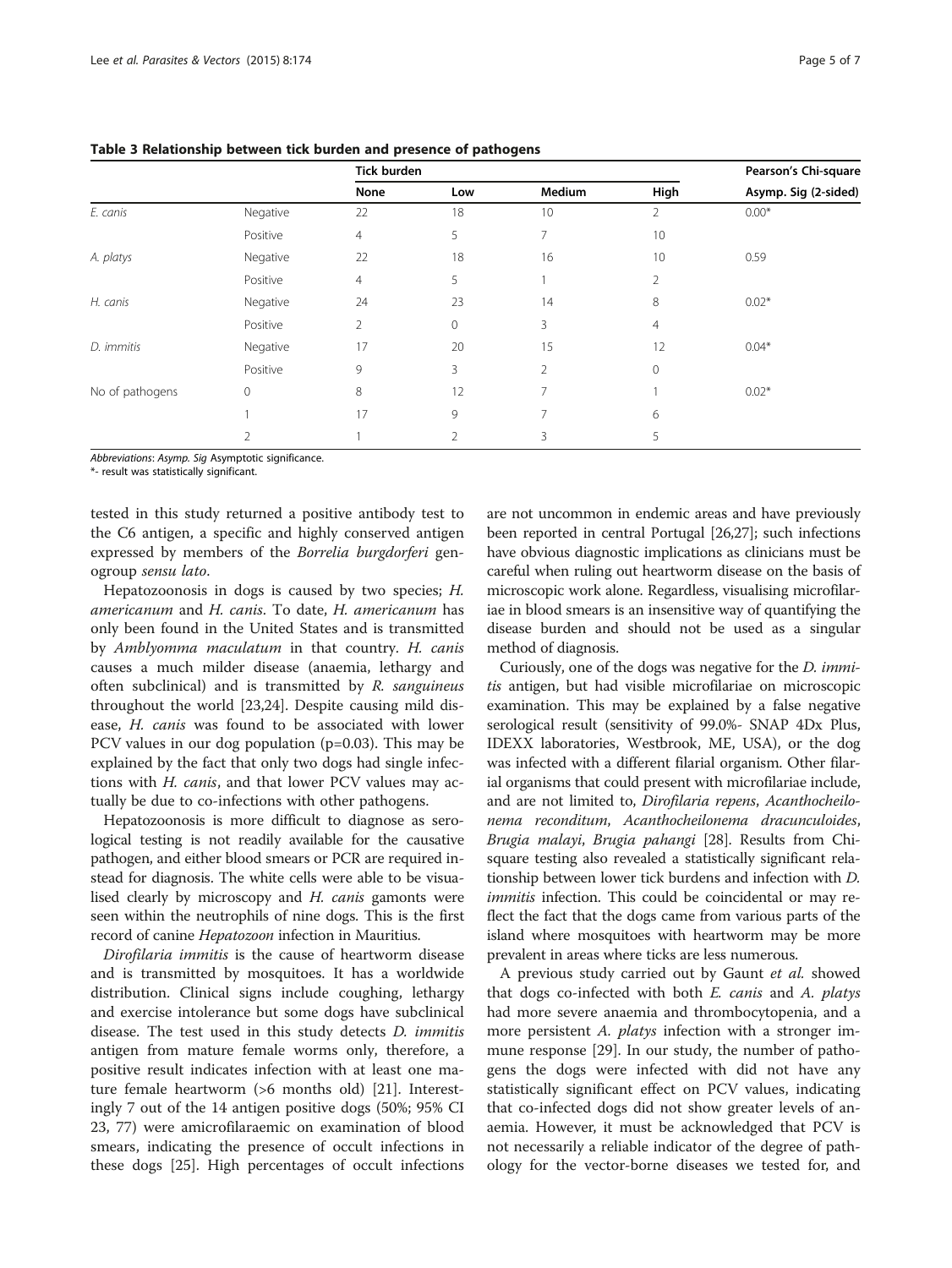<span id="page-5-0"></span>that thrombocyte count may be more useful, but this would have required more sophisticated equipment. Furthermore, the unavailability of molecular analysis of the blood samples, such as by PCR, is acknowledged as a limitation of this diagnostic study, and this deficit should be addressed in any future studies of CVBD on Mauritius.

The relationship between tick burdens and infection rates was also assessed. Studies have shown that high tick burdens do not correlate with mortality or infection from tick-borne disease because not all ticks harbour pathogens [[30,31\]](#page-6-0). This, however, was not the case with our study: our results showed that higher tick burdens were associated with *E. canis* and *H. canis* infections, as well as higher co-infection rates. This appears to be logical, as the more ticks a dog is infected with, the higher the chances of it contracting vector-borne pathogens.

## Conclusions

This is the first study to investigate the presence of canine vector-borne diseases in Mauritius. Our preliminary data confirm the presence of canine ehrlichiosis, anaplasmosis, hepatozoonosis and heartworm disease within the island, and show that dogs are at a high risk of harbouring these pathogens. Additional research based on molecular methods is required for evaluating the presence of Babesia spp., especially B. c. vogeli as its vector R. sanguineus is known to be present on the island. A more thorough link between haematological parameters and clinical presentation would also strengthen our knowledge about the vector-borne diseases on the island. This study also confirms the presence of R. sanguineus and A. variegatum in the dog population, with R. sanguineus being the most common tick parasitising dogs. High tick burdens were associated with greater infections from tick-borne diseases.

#### Competing interests

The authors declare they have no competing interests.

#### Authors' contributions

GKCL participated in the design of the study, organized the field work, collected the data, analysed the results and wrote the manuscript. JAEI assisted with the field work and data collection. IDR was involved in interpreting the results and providing statistical advice. PJI designed the study and supervised all stages of the work. All authors have read and approved the final version of the manuscript.

#### Acknowledgements

The authors wish to thank the President and Committee of the Mauritius Society for Animal Welfare (MSAW) for permitting this study and facilitating access to the dogs at the MSAW shelter. We are grateful to Ms Sharon Curtis and Idexx Australia for kindly supplying the Snap 4Dx plus kits used in this study. We also acknowledge assistance in tick identification provided by Professor G Miro and Ms T Greay, and would also like to thank Mr SKC Lee for his help in the collection of samples.

#### Author details

<sup>1</sup>Vector and Water-Borne Pathogen Research Group, School of Veterinary and Life Sciences, Murdoch University, Murdoch, WA 6150, Australia. <sup>2</sup>Sir Seewoosagur Ramgoolam Animal Hospital, Mauritius Society for Animal Welfare, Rose Hill, Mauritius.

Received: 23 November 2014 Accepted: 10 March 2015 Published online: 23 March 2015

#### References

- 1. Barré N, Morel PC. Tiques (Acariens, Ixodoidea) des Mascareignes (Océan Indien) et maladies transmises. Rev Elev Med Vet Pays Trop. 1983;36(4):371–8.
- 2. Taylor MA, Jackson V, Zimmer I, Huntley S, Tomlinson A, Grant A: Qualitative Veterinary Risk Assessment: Introduction of Exotic Diseases (other than Rabies) in the UK. Appendix 5: Disease Distribution Tables [[http://archive.](http://archive.defra.gov.uk/foodfarm/farmanimal/diseases/atoz/rabies/documents/appendix5.pdf) [defra.gov.uk/foodfarm/farmanimal/diseases/atoz/rabies/documents/](http://archive.defra.gov.uk/foodfarm/farmanimal/diseases/atoz/rabies/documents/appendix5.pdf) [appendix5.pdf](http://archive.defra.gov.uk/foodfarm/farmanimal/diseases/atoz/rabies/documents/appendix5.pdf)]
- 3. Rojas A, Rojas D, Montenegro V, Gutierrez R, Yasur-Landau D, Baneth G. Vector-borne pathogens in dogs from Costa Rica: first molecular description of Babesia vogeli and Hepatozoon canis infections with a high prevalence of monocytic ehrlichiosis and the manifestations of co-infection. Vet Parasitol. 2014;199:121–8.
- 4. Walker AR, Bouattour A, Camicas JL, Estrada-Pena A, Horak IG, Latif AA, et al. Ticks of domestic animals in Africa: a guide to identification of species. Edinburgh: Bioscience Reports; 2013.
- 5. Walker JB, Keirans JE, Horak IG. The genus rhipicephalus (acari, ixodidae): a guide to the brown ticks of the world. Cambridge: Cambridge University Press; 2000.
- 6. Allison RW, Meinkoth JH. Hematology without the numbers: in-clinic blood film evaluation. Vet Clin Small Anim. 2007;37:245–66.
- 7. Fourie JJ, Stanneck D, Luus HG, Beugnet F, Wijnveld M, Jongejan F. Transmission of Ehrlichia canis by Rhipicephalus sanguineus ticks feeding on dogs and on artificial membranes. Vet Parasitol. 2013;197:595–603.
- 8. Dantas- Torres F. The brown dog tick, Rhipicephalus sanguineus (Latreille 1806) (Acari: Ixodidae): from taxonomy to control. Vet Parasitol. 2008;25:173–85.
- 9. Waner T, Harrus S. Canine monocytic ehrlichiosis- from pathology to clinical manifestations. Isr J Vet Med. 2013;68:12–8.
- 10. Latrofa MS, Dantas-Torres F, Giannelli A, Otranto D. Molecular detection of tick-borne pathogens in Rhipicephalus sanguineus group ticks. Ticks Tick Borne Dis. 2014;5:943–6.
- 11. Brianti E, Otranto D, Dantas-Torres F, Weigl S, Latrofa MS, Gaglio G, et al. Rhipicephalus sanguineus (Ixodida, Ixodidae) as intermediate host of a canine neglected filarial species with dermal microfilariae. Vet Parasitol. 2012;183:330–7.
- 12. Barré N, Camus E, Borel G, Aprelon R. Sites de fixation de la tique Amblyomma variegatum sur ses hôtes en Guadeloupe (Antilles françaises). Rev Elev Med Vet Pays Trop. 1991;44(4):453–8.
- 13. Ogo NI, Fernandez de Mera IG, Galindo RC, Okubanjo OO, Inuwa HM, Agbede RIS, et al. Molecular identification of tick-borne pathogens in Nigerian ticks. Vet Parasitol. 2012;187:572–7.
- 14. Walker JB, Olwage A. The tick vectors of Cowdria ruminantium (Ixodida, Ixodidae, genus Amblyomma) and their distribution. Onderstepoort J Vet. 1987;54(3):353–79.
- 15. Stachurski F, Tortosa P, Rahajarison P, Jacquet S, Yssouf A, Huber K. New data regarding distribution of cattle ticks in the south-western Indian Ocean islands. Vet Res. 2013;44(1):79–87.
- 16. Mylonakis ME, Xenoulis PG, Theodorou K, Siarkou VI, Steiner JM, Harrus S, et al. Serum canine pancreatic lipase immunoreactivity in experimentally induced and naturally occurring canine monocytic ehrlichiosis (Ehrlichia canis). Vet Microbiol. 2014;169:198–202.
- 17. Wright CL, Gaff HD, Hynes WL. Prevalence of Ehrlichia chaffeensis and Ehrlichia ewingii in Amblyomma americanum and Dermacentor variabilis collected from southeastern Virginia, 2011–2012. Ticks Tick Borne Dis. 2014;5(6):978–82.
- 18. Ndip LM, Ndip RN, Esemu SN, Dickmu VL, Fokam EB, Walker DH, et al. Ehrlichial infection in Cameroonian canines by Ehrlichia canis and Ehrlichia ewingii. Vet Microbiol. 2005;111(1–2):59–66.
- 19. Oliveira LS, Oliveira KA, Mourao LC, Pescatore AM, Almeida MR, Conceicao LG, et al. First report of Ehrlichia ewingii detected by molecular investigation in dogs from Brazil. Clin Microbiol Infect. 2009;15:55–6.
- 20. Little S. Ehrlichiosis and anaplasmosis in dogs and cats. Vet Clin North Am Small Anim Pract. 2010;40:1121–40.
- 21. Stillman BA, Monn M, Liu J, Thatcher B, Foster P, Andrews B, et al. Performance of a commercially available in-clinic ELISA for detection of antibodies against Anaplasma phagocytophilum, Anaplasma platys, Borrelia